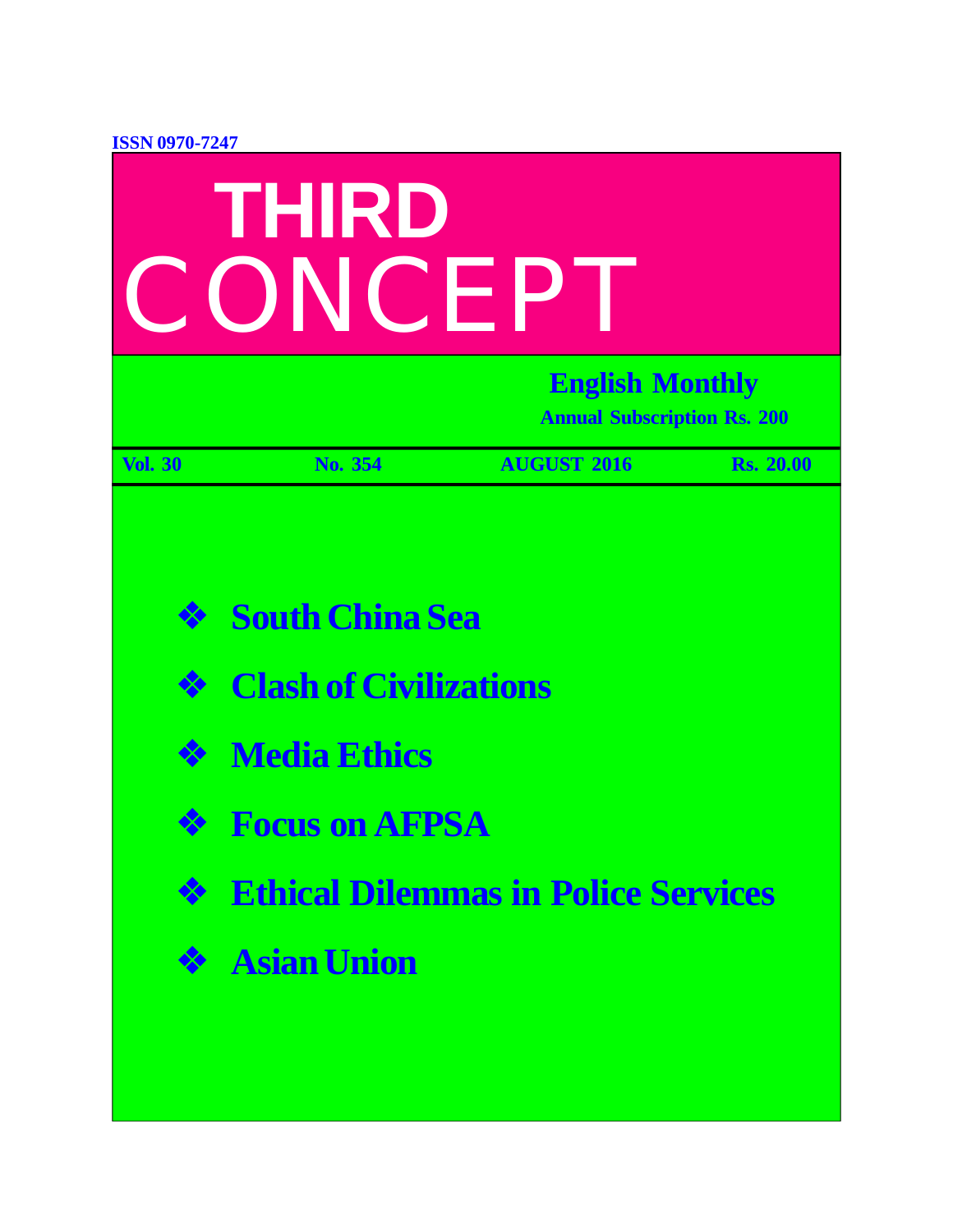

# **An International Journal of Ideas**

### **Vol. 30 No. 354 AUGUST 2016 Rs. 20. 00**

**Third Concept** aims at providing a platform where a meaningful exchange of ideas can take place among the people of the Third World. The attempt will be to communicate, debate and disseminate information, ideas and alternatives for the resolution of the common problems facing humankind. We welcome contributions from academics, journalists and even from those who may never have published anything before. The only requirement is a concern for and desire to understand and take the issue of our time. Contributions may be descriptive, analytical or theoretical. They may be in the form of original articles, reactions to previous contributions, or even a comment on a prevailing situation. All contributions, neatly typed in double space, may be addressed to:

| Editor                    | <b>Consulting Editor</b>   |
|---------------------------|----------------------------|
| <b>Babuddin Khan</b>      | M. L. Sharma               |
| <b>Managing Editor</b>    | Art Director               |
| R. Prudhvi Raju           | Purba Roy                  |
| <b>Business Executive</b> | <b>Chief of Production</b> |
| <b>R.S.Rawat</b>          | N. P. Agarwal              |

While the Editor accepts responsibility for the selection of materials to be published, individual authors are responsible for the facts, figures, and views in their articles. However, the Editor reserves the right to edit the articles for reasons of space and clarity.

> **Published, Printed and Owned by** Babuddin Khan Third Concept LB - 39, Prakash Deep Building, 7, Tolstoy Marg, New Delhi-110 001. Phones : 23711092, 23712249 Fax No: 23711092. E-mail : [third.concept@rediffmail.com](mailto:third.concept@rediffmail.com) Website: [www.thirdconceptjournal.co.in](http://www.thirdconceptjournal.co.in)

**Designed by**: **Pt. Tejpal**

| INSIDE                                                       |    |
|--------------------------------------------------------------|----|
| Editorial                                                    |    |
| Price Rise Conundrum                                         | 5  |
| B.K.                                                         |    |
| Geopolitics of South China Sea                               | 7  |
| Dr. Anilkumar B. Halu                                        |    |
| Clash of Civilizations Thesis:                               |    |
| <b>Some Reflections</b>                                      | 10 |
| Keerthiraj                                                   |    |
| Media Ethics and Professional Journalism                     | 15 |
| Sabahudin Hadžialiæ                                          |    |
| Apathy in Planning for Tribal Development                    | 19 |
| Dr Duggappa Kajekar                                          |    |
| When shall we have our Asian Union?                          | 23 |
| Dr S Faizi                                                   |    |
| AFSPA 1958 – For Peace or<br><b>Escalating Violence?</b>     | 25 |
| Dr. Deepak K. Gogoi                                          |    |
| Ethical Dilemmas in Police Services in India 31              |    |
| Dr. Simranjeet Singh Bains                                   |    |
| Women Police Personnel in Tamil Nadu                         | 36 |
| Dr. B. Manickvasagam                                         |    |
| Roadmap for Interdisciplinary<br><b>Curriculum Designing</b> | 43 |
| Dr.Jyothi S Nair                                             |    |
| Portrayal of Dalit Women's Struggle<br>in Bama's Karukku     | 50 |
| Paramita Bhaduli                                             |    |

| Social Justice and Empowerment of<br>Women in Jammu & Kashmir<br>Altaf Ahmad Dar | 53 |
|----------------------------------------------------------------------------------|----|
| Environmental Awareness among<br><b>College Students</b>                         | 56 |

 *Dr. R.Renganathan*